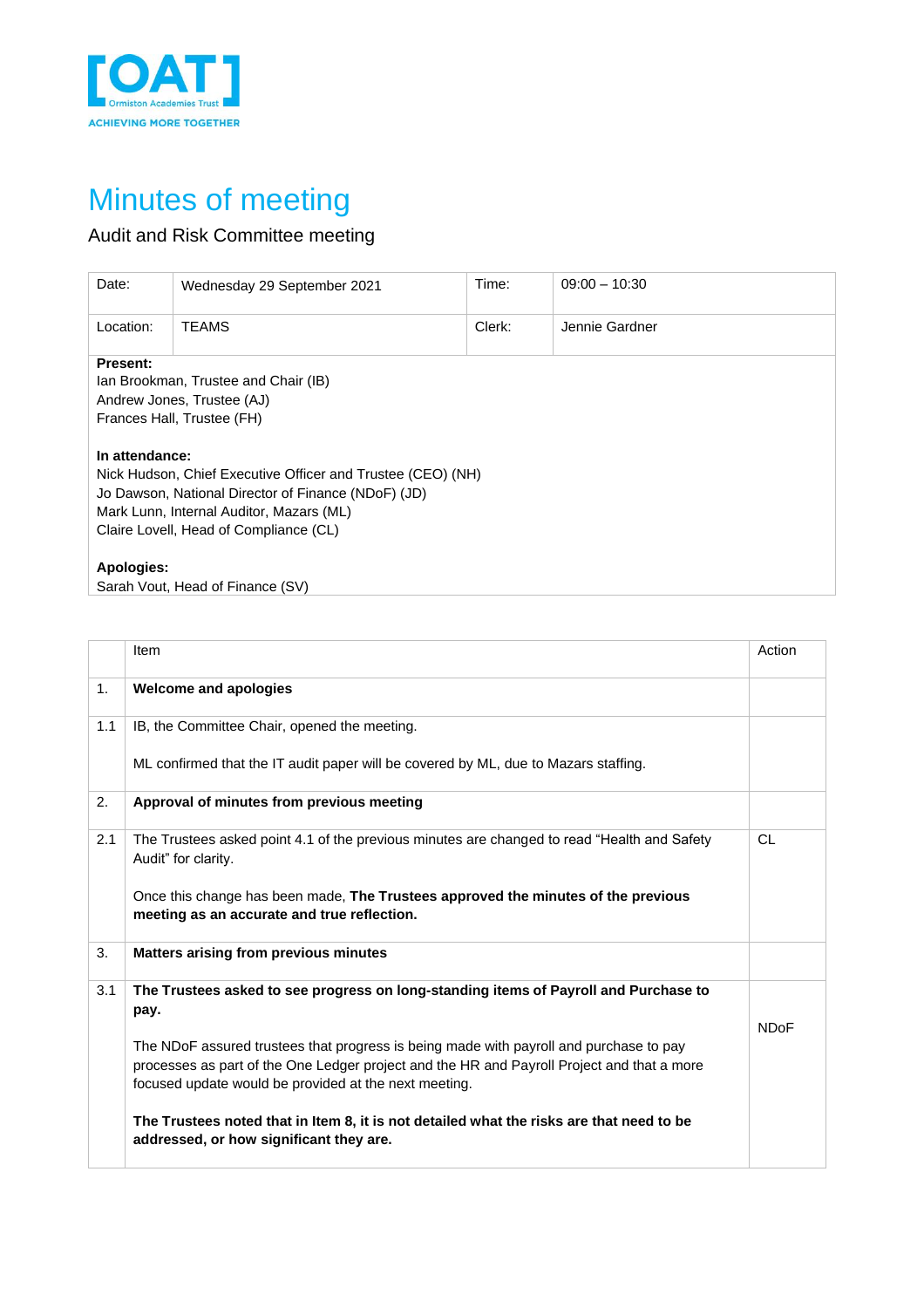

| The NDoF advised that the risks focus on resource capacity issues in some parts of the central<br>team.                                                                                                                                                                           |
|-----------------------------------------------------------------------------------------------------------------------------------------------------------------------------------------------------------------------------------------------------------------------------------|
| The Trustees expressed concerns around the capacity of the central team and dependence<br>on certain individuals.                                                                                                                                                                 |
| <b>Compliance/ Internal Audit Update</b>                                                                                                                                                                                                                                          |
| Performance Management (KPIs/ Information for Governance purposes)                                                                                                                                                                                                                |
| The NDoF advised that the Health and Safety audit was deferred and that this audit was brought<br>forward, at late notice, as a replacement.                                                                                                                                      |
| The NDoF advised that the executives recognised that this was an area requiring improvement<br>and had already, prior to the audit, developed a plan to take a more standardised approach to<br>governance across the Trust.                                                      |
| The NDoF advised that, due to the limited time given to perform the audit, it was agreed that a<br>two-phase approach would be taken with phase one auditing Governance Information<br>(Performance Management) in July 2021 and phase two auditing decision-making in July 2022. |
| ML gave key headlines from the Internal audit report "Performance Management 20-21" and<br>confirmed there is limited assurance in "effectiveness of internal controls" relating to performance<br>management.                                                                    |
| The trustees asked if this was driven by inconsistencies or gaps.                                                                                                                                                                                                                 |
| ML advised that it was both.                                                                                                                                                                                                                                                      |
| The NDoF and others are working on a number of initiatives to address these issues including, but<br>not limited to, the implementation of Governor Hub and frameworks/ templates for meeting<br>agenda's, principal reports, and data sets.                                      |
| The NDoF highlighted that the feedback from Mazars together with recent guidance issued by the<br>DfE and ESFA regarding Data for Governors and Trustees would feed into and be considered as<br>part of this work.                                                               |
| The trustees asked if there had been progress in recent years.                                                                                                                                                                                                                    |
| The NDoF replied that good progress had been made in recent years and that the Strategic<br>Progress Boards had been a positive and impactful addition. However, there was a recognition<br>that a more standardised approach would be beneficial.                                |
| The CEO highlighted the need to take a more structured and consistent approach to integrating<br>the Strategic Progress Boards into the Governance Structure.                                                                                                                     |
| The Trustees asked if LGB minutes are centrally reviewed.                                                                                                                                                                                                                         |
| The NDoF responded that this was not performed consistently due to the pressures on the central<br>team which had not grown in size despite the growth of the trust and the centralisation of work<br>e.g., policies.                                                             |
| The Trustees stressed that they were concerned by the 'limited assurance' outcome from<br>the internal audit and stated that this needs to be a high priority for OAT.                                                                                                            |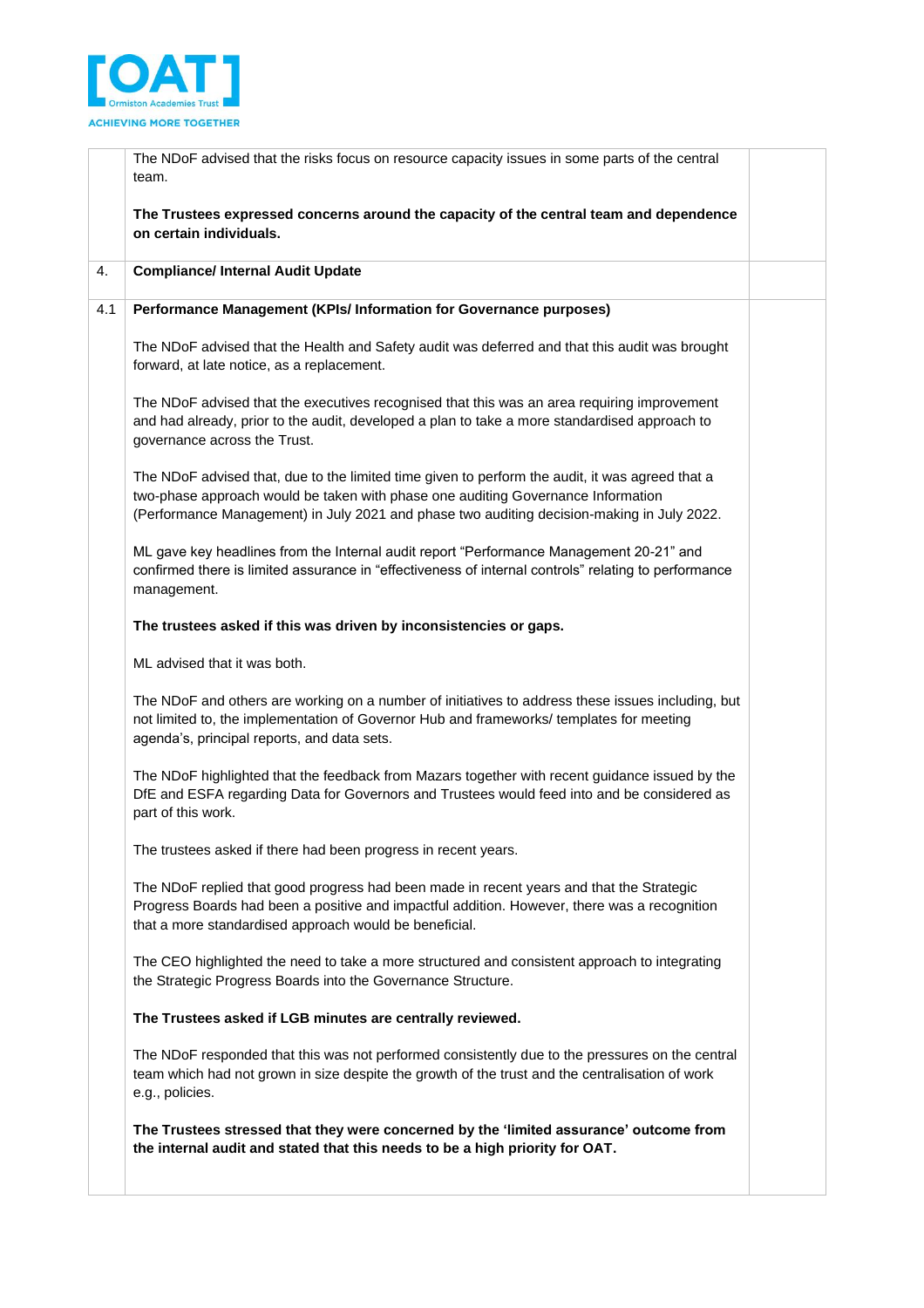

|     | The NDoF will bring an update on what is being done to address the recommendations coming<br>out of the audit at the next Audit & Risk Meeting.                                                                                                                                | <b>NDoF</b> |
|-----|--------------------------------------------------------------------------------------------------------------------------------------------------------------------------------------------------------------------------------------------------------------------------------|-------------|
|     | The Trustees stated that this could not fall to one person and that everyone must take<br>responsibility to ensure that the quality of information feeding into governance meetings is<br>fit for purpose.                                                                     |             |
|     | The CEO acknowledged this and stated that he was taking ownership for this matter and re-<br>emphasized that progress had already been made and that further improvement work was<br>underway.                                                                                 |             |
| 4.2 | <b>Risk</b>                                                                                                                                                                                                                                                                    |             |
|     | ML gave key headlines from the Internal audit report "Risk Management 20-21".                                                                                                                                                                                                  |             |
|     | ML confirmed there is adequate assurance in "effectiveness of internal controls" relating to risk<br>management.                                                                                                                                                               |             |
|     | The internal audit had identified good progress had been made with the implementation of risk<br>management framework. The report recommends actions that could be made to further<br>strengthen the process including embedding regular reviews of risks at an academy level. |             |
|     | The NDoF advised that many of the actions coming out of the review had already been<br>completed. This included the updated Risk Management Policy which had been approved by the<br>Board of Trustees earlier in the month.                                                   |             |
|     | The NDoF highlighted the inter-dependency between good risk management and governance<br>information and that risk together with standardised templates for principal reports and data sets<br>would become part of the structured agenda at all levels of governance.         |             |
|     | Cyber                                                                                                                                                                                                                                                                          |             |
| 4.3 | ML gave key headlines from the Internal audit report "IT Audit 20-21". ML confirmed there is<br>adequate assurance in "effectiveness of internal controls" relating to IT services noting that<br>sensible steps were being taken to address risks in this area.               |             |
|     | The committee discussed that OAT is on a journey with IT and whilst there are 'red' rated<br>recommendations within the audit report, OAT is in the process of addressing these.                                                                                               |             |
|     | It was agreed that Cyber would be further discussed in the Finance and Capital Committee which<br>was due to take place immediately after the Audit & Risk Committee.                                                                                                          |             |
|     | <b>Internal Audit Plan (including Academy Reviews)</b>                                                                                                                                                                                                                         |             |
| 4.4 | CL presented the timelines of proposed academy visits, within the 21/22 internal audit plan.                                                                                                                                                                                   |             |
|     | ML noted that the Health and Safety audit is now due to take place November 2021 (amended<br>from 5 October 2021).                                                                                                                                                             |             |
|     | The Trustees asked on the plan for internal audits for OAKS and TBAP.                                                                                                                                                                                                          |             |
|     | CL advised that both the OAKs and TBAP were managed centrally from a Finance perspective<br>and that the normal process was to audit newly incorporated schools one year after joining.                                                                                        |             |
|     |                                                                                                                                                                                                                                                                                |             |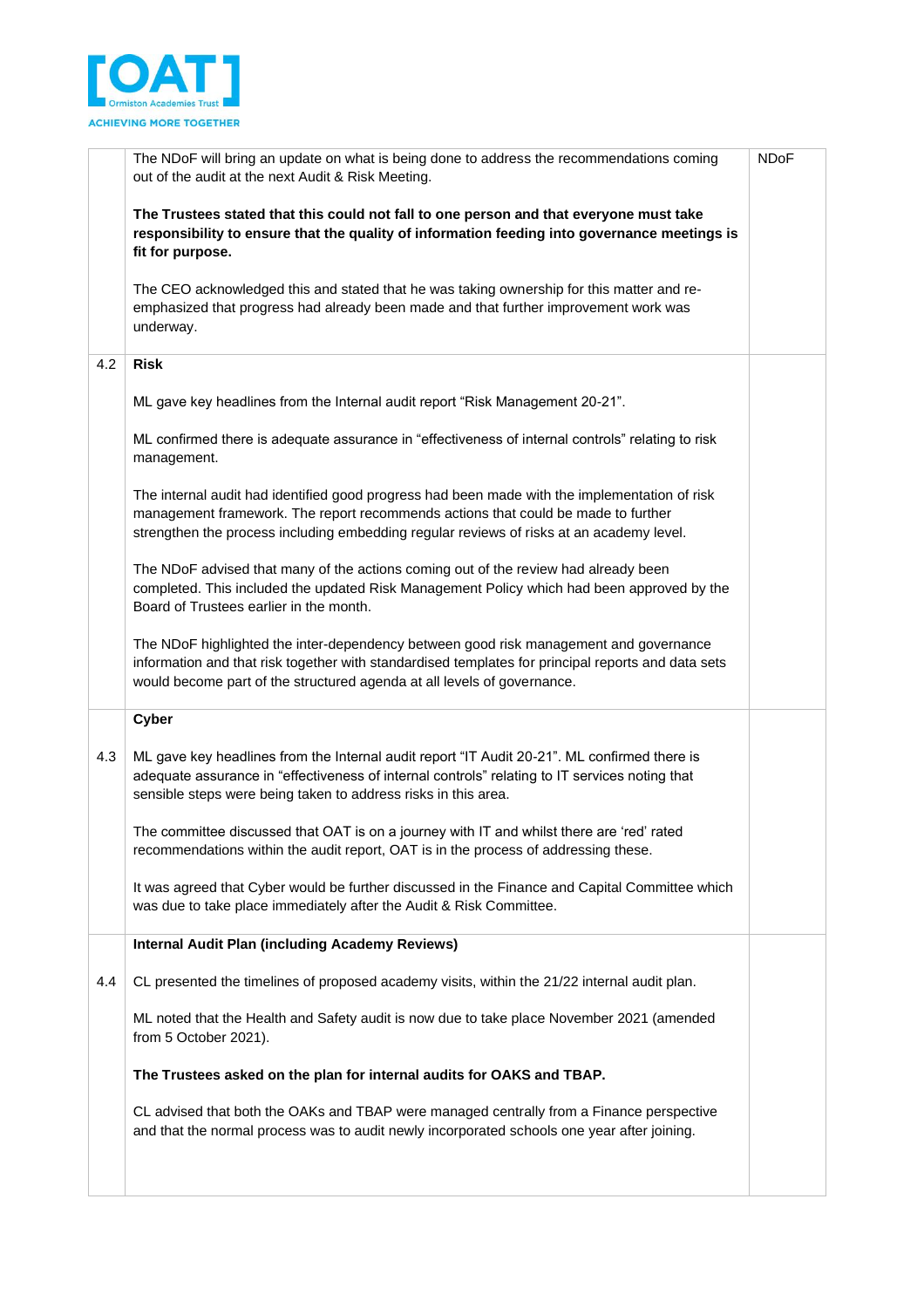

|     | The Trustees requested that and audit of a sample of these schools be performed within                                                                                                                                                                                                                                            | CL.         |
|-----|-----------------------------------------------------------------------------------------------------------------------------------------------------------------------------------------------------------------------------------------------------------------------------------------------------------------------------------|-------------|
|     | the 21/22 academic year.                                                                                                                                                                                                                                                                                                          |             |
|     | CL agreed to adjust and update the audit plan accordingly.                                                                                                                                                                                                                                                                        |             |
| 5.  | <b>Policies</b>                                                                                                                                                                                                                                                                                                                   |             |
| 5.1 | The NDoF gave credit to CL for the work done on the Financial Delegation of Authority. This work<br>had highlighted gaps in policies which have since been addressed and opportunities for improving<br>efficiency which have also been addressed through a more integrated, cross-functional, approach<br>to process management. |             |
|     | The NDoF highlighted that this document is evolutionary and will change as necessary to reflect<br>further improvements to governance, information, data, systems, and processes. On this basis,<br>the NDoF requested approval to issue this document to academies.                                                              |             |
|     | The Trustees asked who and how the document would be communicated.                                                                                                                                                                                                                                                                |             |
|     | The NDoF answered that this document will be placed internally on OATnet, available to all OAT<br>staff.                                                                                                                                                                                                                          |             |
|     | The trustees asked what the consequences are if academies fail to comply and that if this<br>is built into performance management processes. Is this document for guidance or<br>compliance?                                                                                                                                      |             |
|     | The NDoF answered that it is for compliance and that there is a policy attached to most lines of<br>the document.                                                                                                                                                                                                                 |             |
|     | The Trustees approved the issue of the Financial Delegation of Authority document noting<br>that the document could and should evolve.                                                                                                                                                                                            | <b>NDoF</b> |
|     | The Trustees requested that the document be issued with clear guidance that it should be<br>adhered to with immediate effect and that feedback was welcome.                                                                                                                                                                       | CL.         |
|     | The Trustee discussed further improvements to the document and requested that the<br>following items be added/amended:<br>A review of hospitality expenditure by Trustees                                                                                                                                                         |             |
|     | Report to the Audit & Risk Committee of any waivers re. procurement processes.<br>Review of aged debtor write-off approvals                                                                                                                                                                                                       |             |
|     | The Trustees questioned if 'insurance' sits in Audit and Risk or Finance and Capital and<br>discussed the messaging to academies.                                                                                                                                                                                                 |             |
|     | The NDoF suggested that this was one of many areas that crossed over two of the sub-<br>committees. The NDoF suggested that the contractual review of insurance sat with the Finance &<br>Capital Committee and the Audit & Risk Committee were required to monitor insurance from a risk<br>mitigation perspective.              |             |
|     | The Trustees gave thanks to The NDoF and CL on their efforts behind this piece of work.                                                                                                                                                                                                                                           |             |
| 6.  | <b>Risk</b>                                                                                                                                                                                                                                                                                                                       |             |
| 6.1 | The NDoF presented the Risk Register with an introductory summary which focused on the "red-<br>risks" and their underlying root causes.                                                                                                                                                                                          |             |